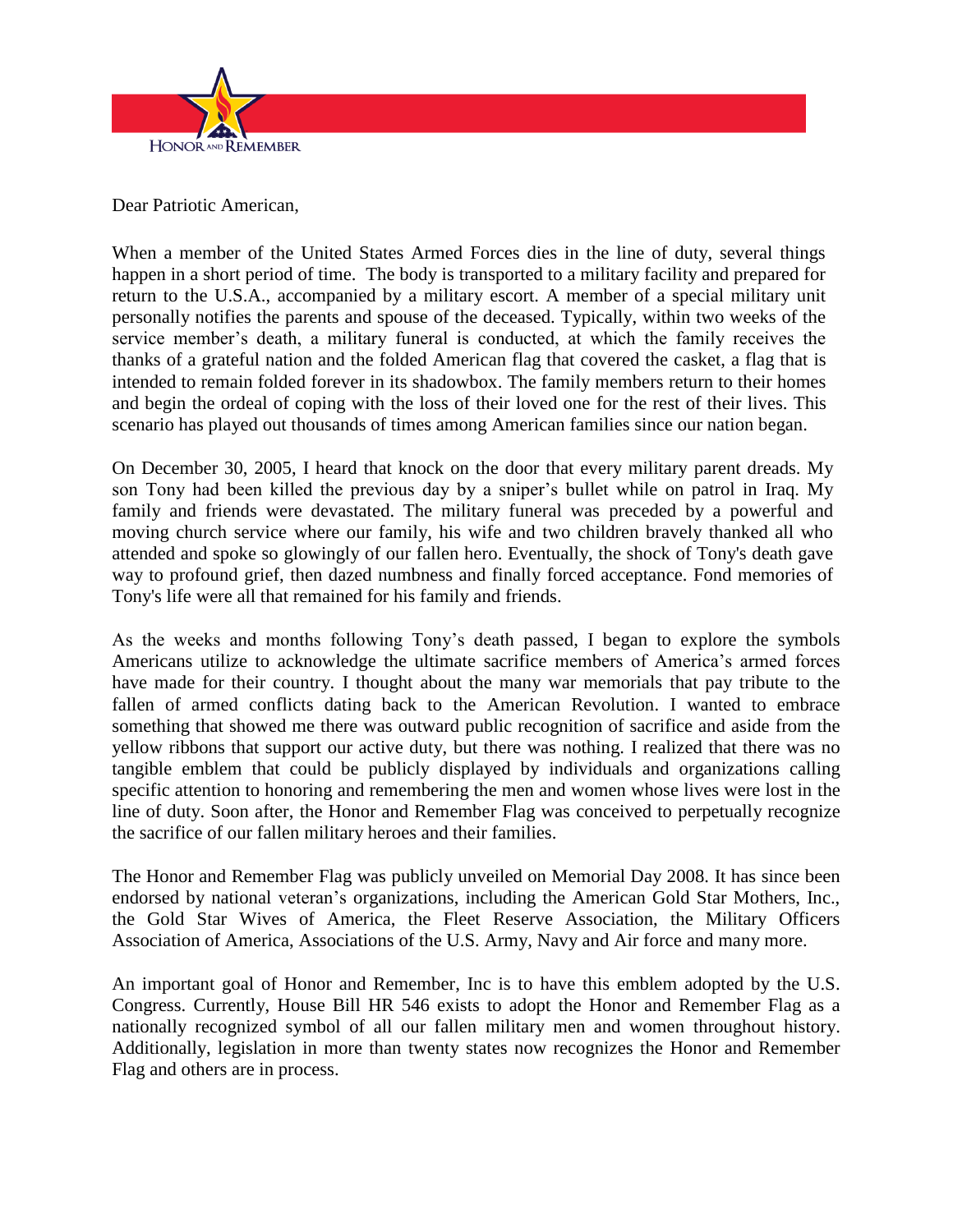

Another strategic goal is to educate the nation about the flag's existence and meaning by raising public awareness via local and national venues. More importantly, one unique design feature of the HR flag allows it to be personalized and flown in specific honor of a lost loved one. We are committed to present these special flags to Gold Star families from every generation, which will personally touch these lives in a unique way.

Honor and Remember has a truly unprecedented objective; to change the mindset of this nation by reminding us all that our everyday freedoms do come at a price that deserves our gratitude. We are providing tribute not only to every fallen service member from any time in our nation's history, but also to every immediate family still living.

None of this can be accomplished without committed partners. There is a tremendous expense to fulfilling our mission of manufacturing and providing personalized hand sewn flags to over twenty thousand families.

Your financial contribution, whether it is an annual commitment or a onetime donation, will critically help in furthering our goals. I have enclosed a sponsorship listing that shows the different levels of participation and the benefits you will receive for that donation. Honor and Remember is a non-profit 501(c)(3) organization. Contributions are tax deductible.

By partnering with Honor and Remember, you will join the ranks of those who strongly believe that generations of our fallen heroes deserve this symbol of continuous gratitude and respect. You may know someone who has lost a loved one or you may even have fought beside someone who died in service to our country.

Remember, your support will not only help move the vision forward and educate the nation about this important new symbol of remembrance, but also it will make it possible to place an Honor and Remember Flag in the hands of families across the country who have endured the ultimate sacrifice. I look forward to hearing from you.

With Sincerest thanks,

George A. Lutz, Founder www.HonnorandRemember.org

PS: Whether or not you knew an individual fallen hero, you no doubt recognize the importance of honoring and remembering the sacrifices that have made it possible for us to enjoy the freedoms we live under every day. If you are able, please fly the Honor and Remember Flag proudly and join with us as we declare our thanks nationally … not only to the troops currently defending our liberties, but also to the families, friends and comrades of all of those who never made it home.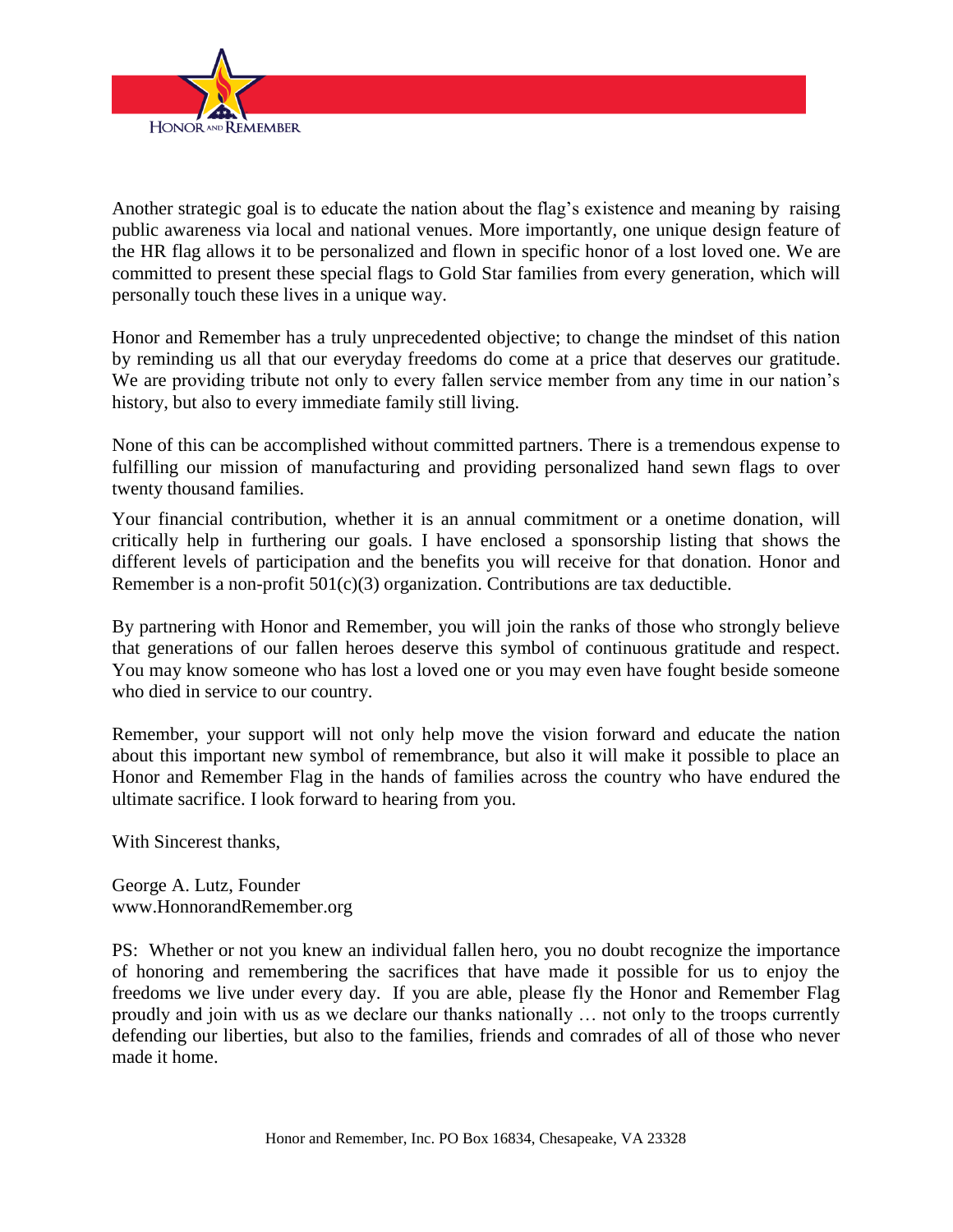# Honor and Remember

*Sponsorship Levels and Benefits*

### **Supporter**

\$500 or above Website sponsorship page listing

### Patron

\$2,500 or above

One personalized flags given to Gold Star family Certificate that recognizes you have sponsored personalized flag One 3x5 Screen-printed flag to company Website sponsorship page listing

### Patriot Commitment

\$5,000 or above Two personalized flags given to Gold Star families Certificates that recognize you have sponsored personalized flags One Hand-Sewn 3x5 flag for company Recognition plaque to your organization Website sponsorship page listing Logo visibility on regular email updates

## Blue Star Commitment

\$10,000 or above

 Four personalized flags given to Gold Star families Certificates that recognize you have provided personalized flags Two Hand-Sewn flags (flags can be donated to Gold Star families) Recognition plaque to your organization Logo visibility on regular email updates Company logo in future brochures Website sponsorship page listing